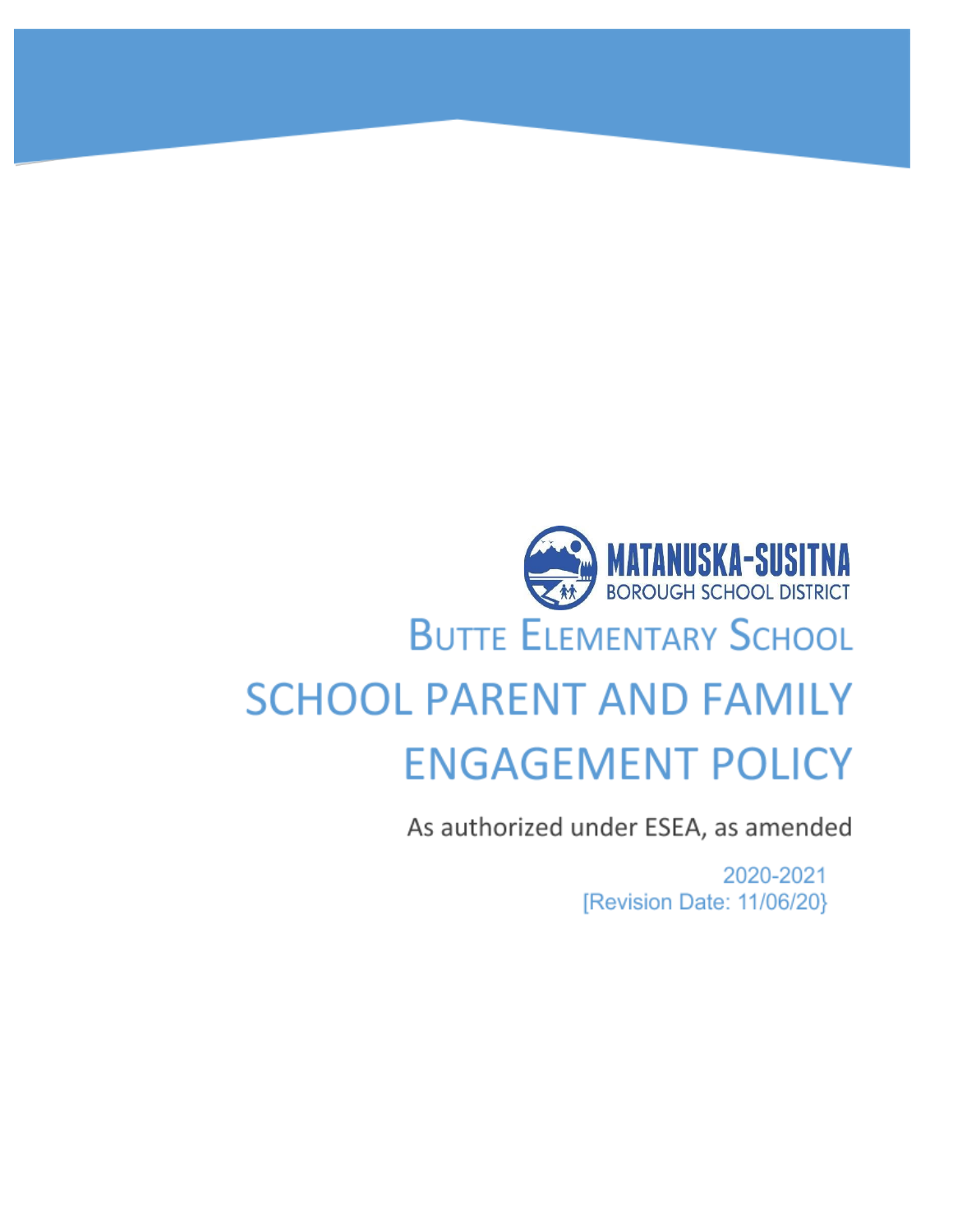# **Contents**

#### [Overview](#page-2-0) [2](#page-2-0)

| Required Parent and Family Engagement Policy Components | 3 |
|---------------------------------------------------------|---|
| Joint Development                                       | 3 |
| Annual Title I, Part A Meeting                          | 3 |
| Communications                                          | 3 |
| <b>School-Parent Compact</b>                            | 4 |
| <b>Reservation of Funds</b>                             | 4 |
| Coordination                                            | 4 |
| <b>Building Capacity of Parents and Family Members</b>  | 5 |
| <b>Building Capacity of School Staff</b>                | 5 |
| Building Capacity for Engagement - Optional             | 5 |
| Adoption                                                | 6 |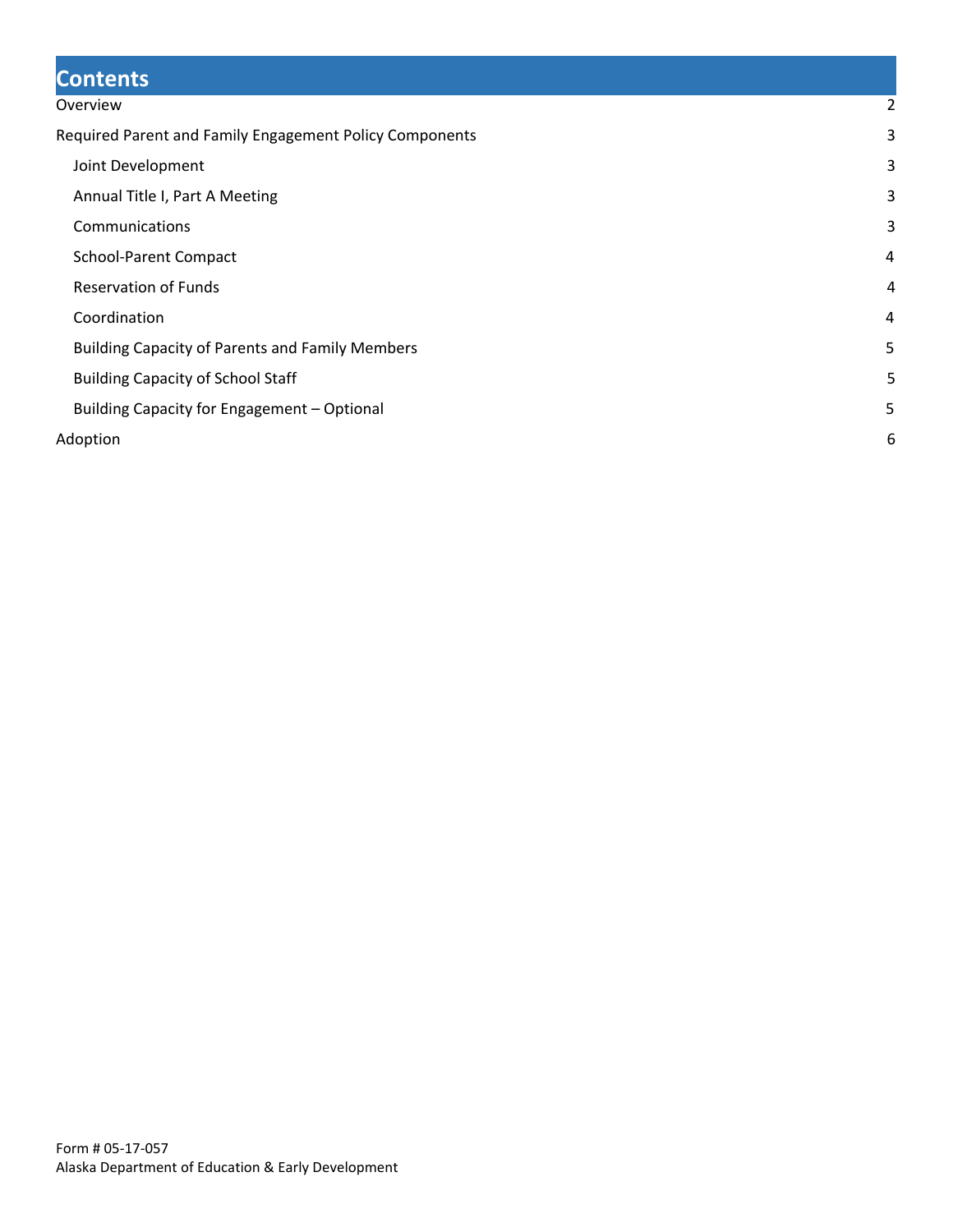## <span id="page-2-0"></span>**Overview**

In support of strengthening student academic achievement, the Matanuska-Susitna Borough School District receives Title I, Part A funds and therefore must jointly develop with, agree on with, and distribute to parents and family members of participating children a written parent and family engagement policy that contains information required by Section 1116(b)(1) of the Elementary and Secondary Education Act of 1965 (ESEA), as amended. The policy establishes the district's expectations and objectives for meaningful parent and family involvement and describes how the district will implement a number of specific parent and family engagement activities.

The Matanuska-Susitna Borough School District agrees to implement the following requirements as outlined in Section 1116 of the ESEA, as amended:

- Involve parents, in an organized, ongoing, and timely way, in the planning, review, and improvement of programs under Title I, Part A, including the planning, review, and improvement of the school parent and family engagement policy and the joint development of the schoolwide program plan under Section 1114(b)(2) of the Elementary and Secondary Education Act of 1965 (ESEA), as amended. [§1118(c)(3)]
- Update the school parent and family member policy periodically to meet the changing needs of parents and the school, distribute it to the parents and family members of participating children, and make the parental involvement policy available to the local community.  $[§1118(b)(1)]$
- In carrying out the parent and family engagement requirements of this part, local educational agencies and schools, to the extent practicable, shall provide opportunities for the informed participation of parents and family members (including parents and family members who have limited English proficiency, parents and family members with disabilities, and parents and family members of migratory children), including providing information and school reports required under Section 1111 of the ESEA, as amended, in a format and, to the extent practicable, in a language such parents understand. [§1116(e)(4)]
- If the schoolwide program plan under Section 1114(b)(2) of the ESEA, as amended, is not satisfactory to the parents of participating children, submit any parent comments on the plan when the school makes the plan available to the district. [§1118(c)(5)]
- The school district will be governed by the following definition of parental involvement and expects that its Title I, Part A schools will carry out programs, activities, and procedures in accordance with this definition:
	- $\circ$  Parent Involvement means the participation of parents in regular, two-way, and meaningful communication involving student academic learning and other school activities, including ensuring—
		- that parents play an integral role in assisting their child's learning;
		- that parents are encouraged to be actively involved in their child's education at school;
		- that parents are full partners in their child's education and are included, as appropriate, in decision making and on advisory committees to assist in the education of their child; and
		- the carrying out of other activities, such as those described in section 1116. [§8101(39)]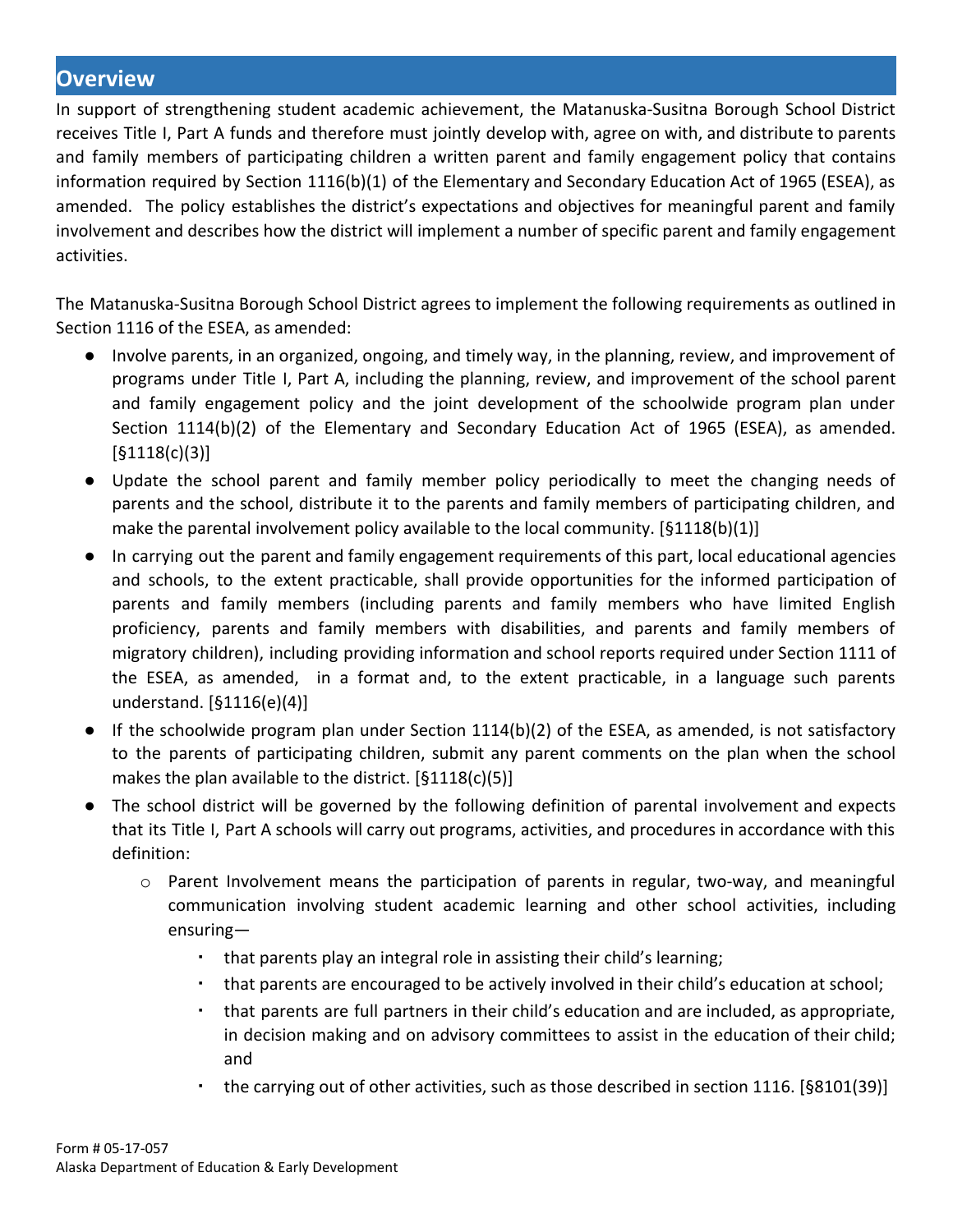## <span id="page-3-0"></span>**Required Parent and Family Engagement Policy Components**

#### <span id="page-3-1"></span>**Joint Development**

**Butte Elementary School** will take the following actions to involve parents and family members in an organized, ongoing, and timely manner in the planning, review, and improvement of Title I, Part A programs, including opportunities for regular meetings, if requested by parents, to formulate suggestions and to participate, as appropriate, in decisions relating to the education of their child and respond to any such suggestions as soon as practicably possible.

*-We will distribute the policy to parents at PTA meetings and at the annual meeting so we can get feedback from them.*

*-A copy will be sent home to every parent after we have gotten input from them on how to improve the policy.*

*-A copy will be at the front office and on the school website so that the community can access the policy.*

*- We will gather input from parents using surveys distributed electronically and in person on ways to improve our Title I plan.*

*-We will hold regular Title I meetings throughout the year where parents, staff, and stakeholders are all invited. At these meetings we will get input on what we should focus on as a school and where we should allocate Title I dollars to support those foci.*

#### <span id="page-3-2"></span>**Annual Title I, Part A Meeting**

**Butte Elementary School** will take the following actions to conduct two annual meetings, at a convenient time, and encourage and invite all parents of participating children to attend to inform them about the school's Title I, Part A program, the nature of the Title I, Part A program, the parents' requirements, the school parent and family policy, the schoolwide plan, and the school-parent compact.

*We will hold our annual Title I meeting either as a part of a regular Butte Elementary Parent Teacher Association meeting or as a part of one of our Title I sponsored Family Nights. The 2020-2021 Annual Meeting took place as a in person meeting and two zoom meetings at different times. All parents were invited using flyers, newsletters, in person invitations at meetings and at school, and connect-ed phone calls made the week of the meeting.*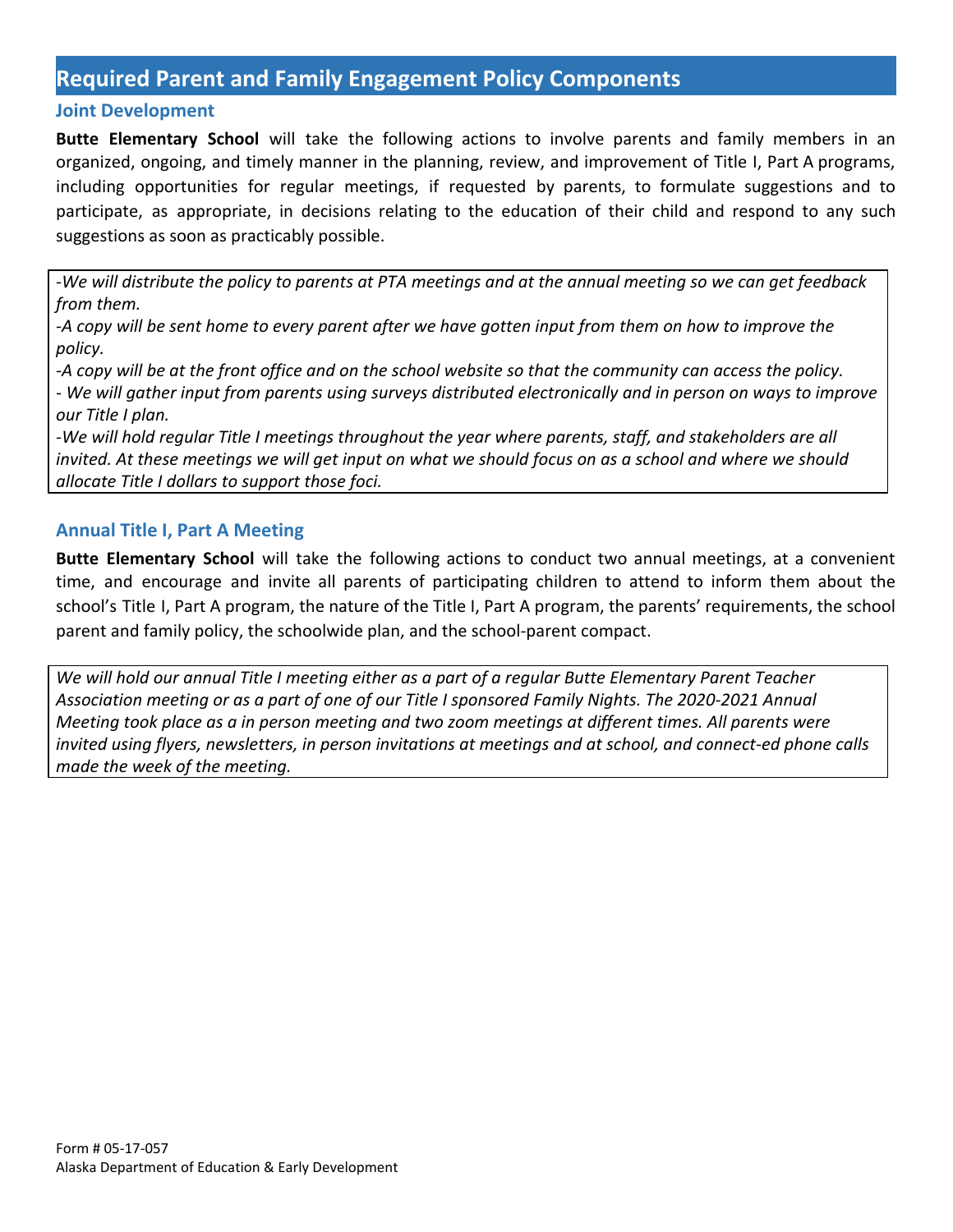#### <span id="page-4-0"></span>**Communications**

**Butte Elementary School** will take the following actions to provide parents of participating children the following:

- Timely information about Title I, Part A programs.
- Flexible number of meetings, such as meetings in the morning or evening, and may provide with Title I funds, transportation, child care or home visits, as such services relate to parental involvement.
- A description and explanation of the curriculum in use at the school, the forms of academic assessment used to measure student progress, and the achievement levels of the challenging State academic standards.
- If requested by parents, opportunities for regular meetings to formulate suggestions and to participate, as appropriate, in decisions relating to the education of their children, and respond to any such suggestions as soon as practicably possible.
- Information related to the school and parent and family member programs, meetings, and other activities, is sent to the parents of participating children in an understandable and uniform format, including alternative formats upon request and, to the extent practicable, in a language the parents can understand.

We provide parents with copies of the Parent and Family Engagement Policy both in person and on-line. We ask for input in the front office and at PTA meetings and family nights. We distribute a draft of the policy to parents in the beginning of second quarter and then take in any input and create a final version of the policy that we redistribute *and send home to parents as well as on the school website.*

We make sure that parents are aware that they can at any time request a meeting related to their children's education. We let them know in the office and at family nights that they are able to request a meeting at any time by *reaching out to their child's teacher, principal, or school office.*

We provide to parents and post on our website what programs we have available to students at our school. We also *inform parents through classroom and school newsletters.*

We have a copy of the STEPP plan in the school office for parents to review and at our annual meeting we review the *information about the Title I, Part A programs. We also post this presentation on the school website.*

*We hold our family involvement activities on various days of the week and at various times.*

#### <span id="page-4-1"></span>**School-Parent Compact**

**Butte Elementary School** will take the following actions to jointly develop with parents of participating children a school-parent compact that outlines how parents, the entire school staff, and students will share the responsibility for improved student academic achievement and the means by which the school and parents will build and develop a partnership to help children achieve the state's high standards.

We will present the parent compact to the PTA and staff. Have it posted at the front office and solicit feedback from parents. We will be re-designing the compact so that it is a tri-fold hand out to make it a more approachable document for parents and families.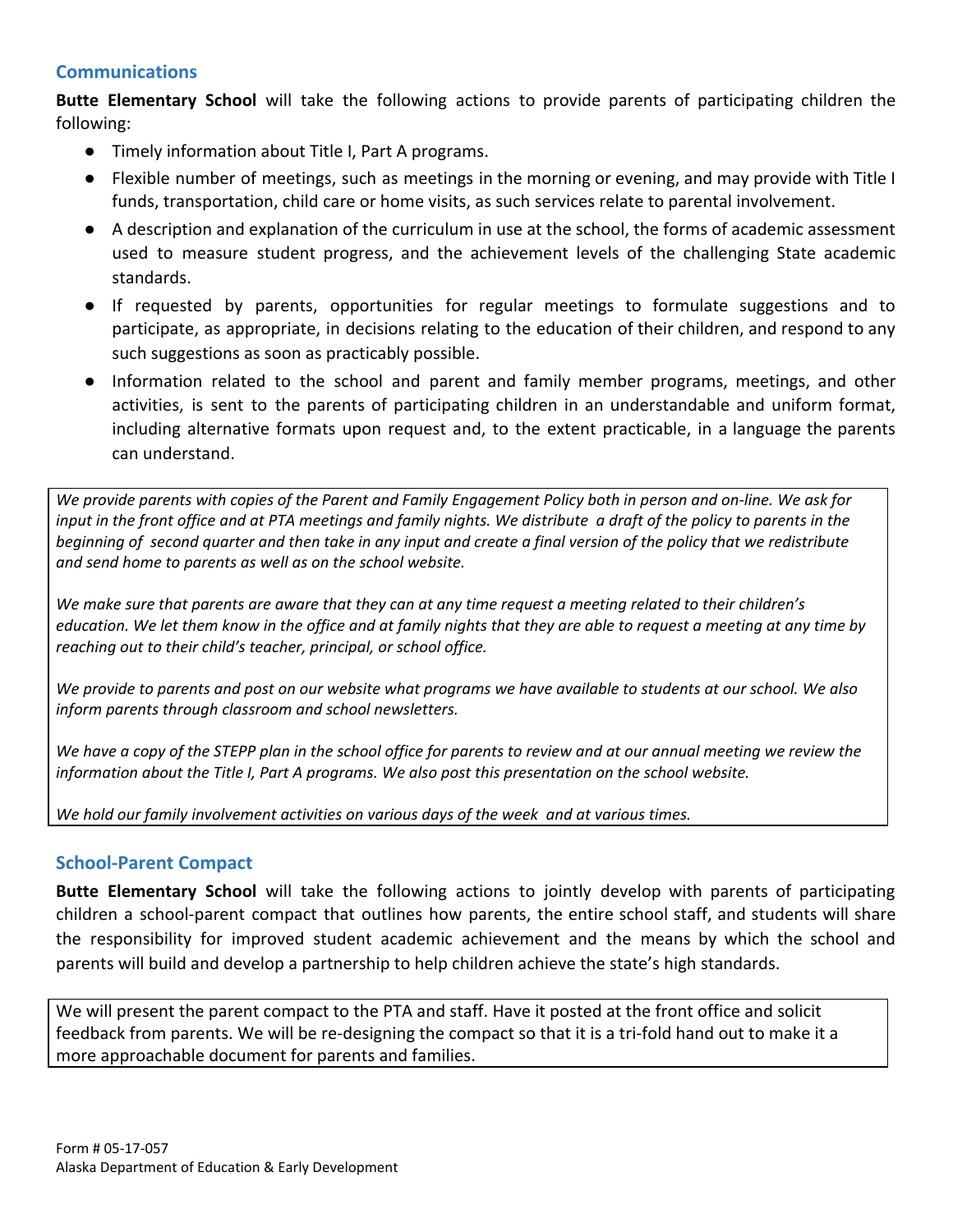### <span id="page-5-0"></span>**Reservation of Funds**

The Matanuska-Susitna Borough School District will involve the parents of children served in Title I, Part A schools in decisions about how the 1 percent of Title I, Part A funds reserved for parental and family engagement is spent.

- Funds reserved under this section by the district agency shall be used to carry out activities and strategies consistent with the district's parent and family engagement policy, including not less than 1 of the following:
	- (i) Supporting schools and nonprofit organizations in providing professional development for local educational agencies and school personnel regarding parent and family engagement strategies, which may be provided jointly to teachers, principals, other school leaders, specialized instructional support personnel, paraprofessionals, early childhood educators, and parents and family members.
	- (ii) Supporting programs that reach parents and family members at home, in the community, and at school.
	- (iii) Disseminating information on best practices focused on parent and family engagement, especially best practices for increasing the engagement of economically disadvantaged parents and family members.
	- (iv) Collaborating, or providing subgrants to schools to enable such schools to collaborate, with community-based or other organizations or employers with a record of success in improving and increasing parent and family engagement.
	- (v) Engaging in any other activities and strategies that the local educational agency determines are appropriate and consistent with such agency's parent and family engagement policy.

*We involve parents through many different ways. We survey them both electronically and using paper surveys. We always invite parents to Title I meetings and actively solicit input from them on what we can do to improve our family involvement activities and Title I supported programs. We also support continuing professional development opportunities for our educators through webinars and conferences as well as school based training on both new and continuing programs for students and families. In addition we have information about our Title I program available in the office and on our school website so that parents can access what we are using our Title I funds to do and provide feedback on their desired direction for our programs.*

## <span id="page-5-1"></span>**Coordination**

**Butte Elementary School** will coordinate and integrate parent and family engagement strategies under Title I, Part A with parent and family engagement strategies, to the extent feasible and appropriate, with other relevant Federal, State, and local laws and programs.

*Butte Elementary School will use input gathered from parents and community stakeholders to drive the parent engagement event focus, timing, and purpose. Butte Elementary school will use the support of local businesses and community organizations as partners in the facilitation of the events.*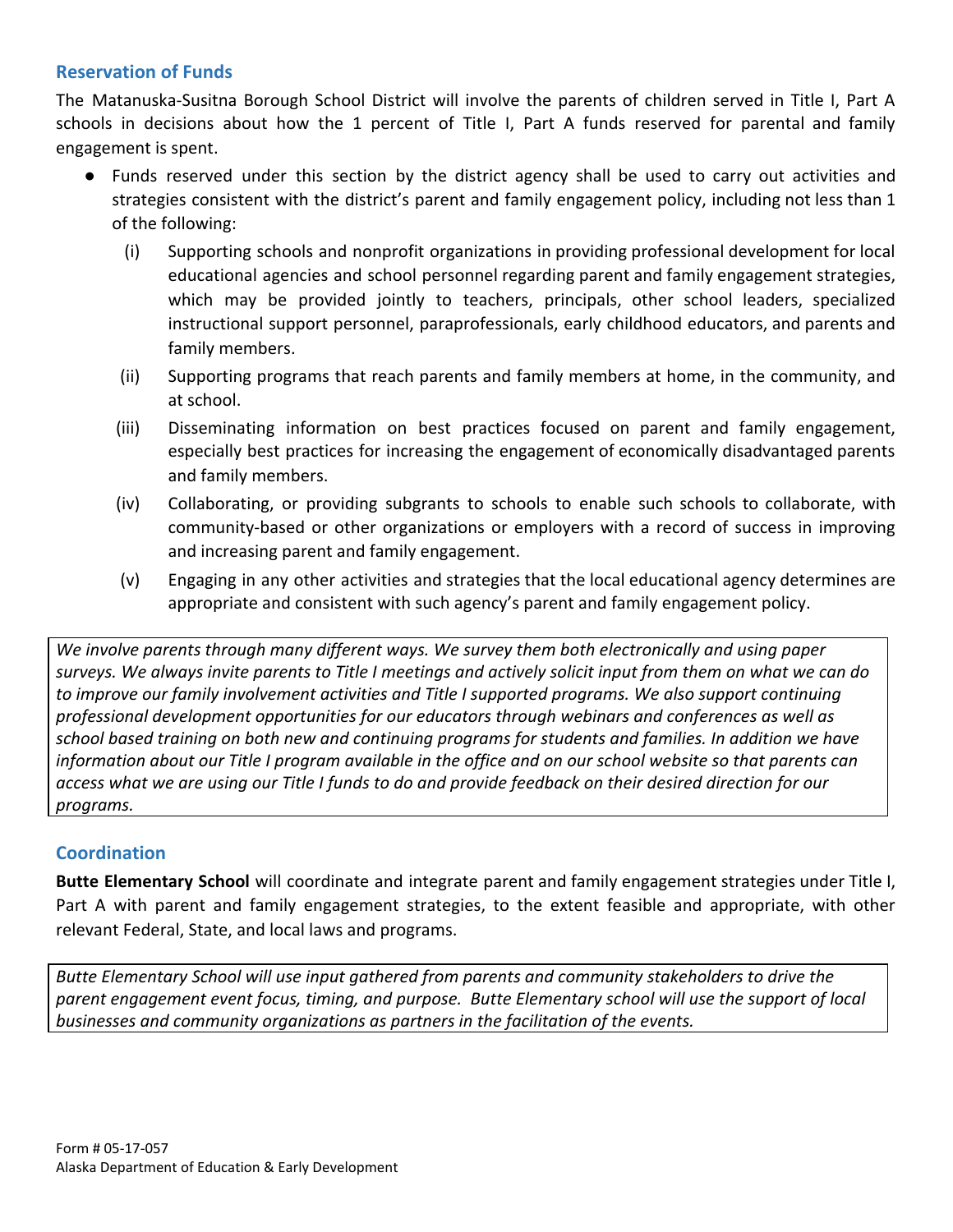### <span id="page-6-0"></span>**Building Capacity of Parents and Family Members**

**Butte Elementary School** will build the parents' capacity for strong parent and family engagement to ensure effective involvement of parents and to support a partnership between the school, parents, and the community to improve student academic achievement through the following:

- Providing parents and family members with a description and explanation of the curriculum in use at the school, the forms of academic assessments used to measure student progress, and the proficiency levels students are expected to meet.
- Providing parents and family members materials and training to help parents to work with their children to improve their children's achievement, such as literacy training and using technology (including education about the harms of copyright piracy), as appropriate, to foster parental involvement
- Providing assistance to parents of participating children, as appropriate, in understanding such topics as the following:
	- o The challenging State academic standards.
	- o The State and local academic assessments.
	- o The requirements of Title I, Part A.
	- o How to monitor a child's progress.
	- $\circ$  How to work with educators to improve the achievement of their children.

*Our programs are explained to parents at multiple events and by teachers in newsletters and parent teacher conferences. We also make a presentation at our annual Title I meeting about what programs and assessments we use at school. We offer opportunities for parents to see and learn how our instructional and intervention programs work at their request. We make presentations and train parents on how they can access electronic intervention programs that their children are using both in school and at home.*

#### <span id="page-6-1"></span>**Building Capacity of School Staff**

**Butte Elementary** will, with the assistance of its parents, educate its teachers, specialized instructional support personnel, principals, other school leaders, and other staff on how to reach out to, communicate, and work with parents as equal partners, in the value and utility of contributions of parents, and how to implement and coordinate parent programs and build ties between parents and schools.

*Selected members of staff will attend the Multi Tiered System of Supports conference in Anchorage in January and also to the state Education*

*Staff will participate in a whole school PLC with the focus on Writing Instruction. PLC includes reading The Writing Thief to implement consistent writing instruction throughout the grades. Staff will also analyze student writing data to reflect on instruction and develop improved and consistent writing instruction schoolwide.*

**Butte Elementary School** will provide other reasonable support for parental involvement activities under Section 1118 as parents may request.

*We will provide parents with the opportunity to request support for school related activities both on the internet and at school. If we see a need we will reach out to parents to try to provide opportunities for them.*